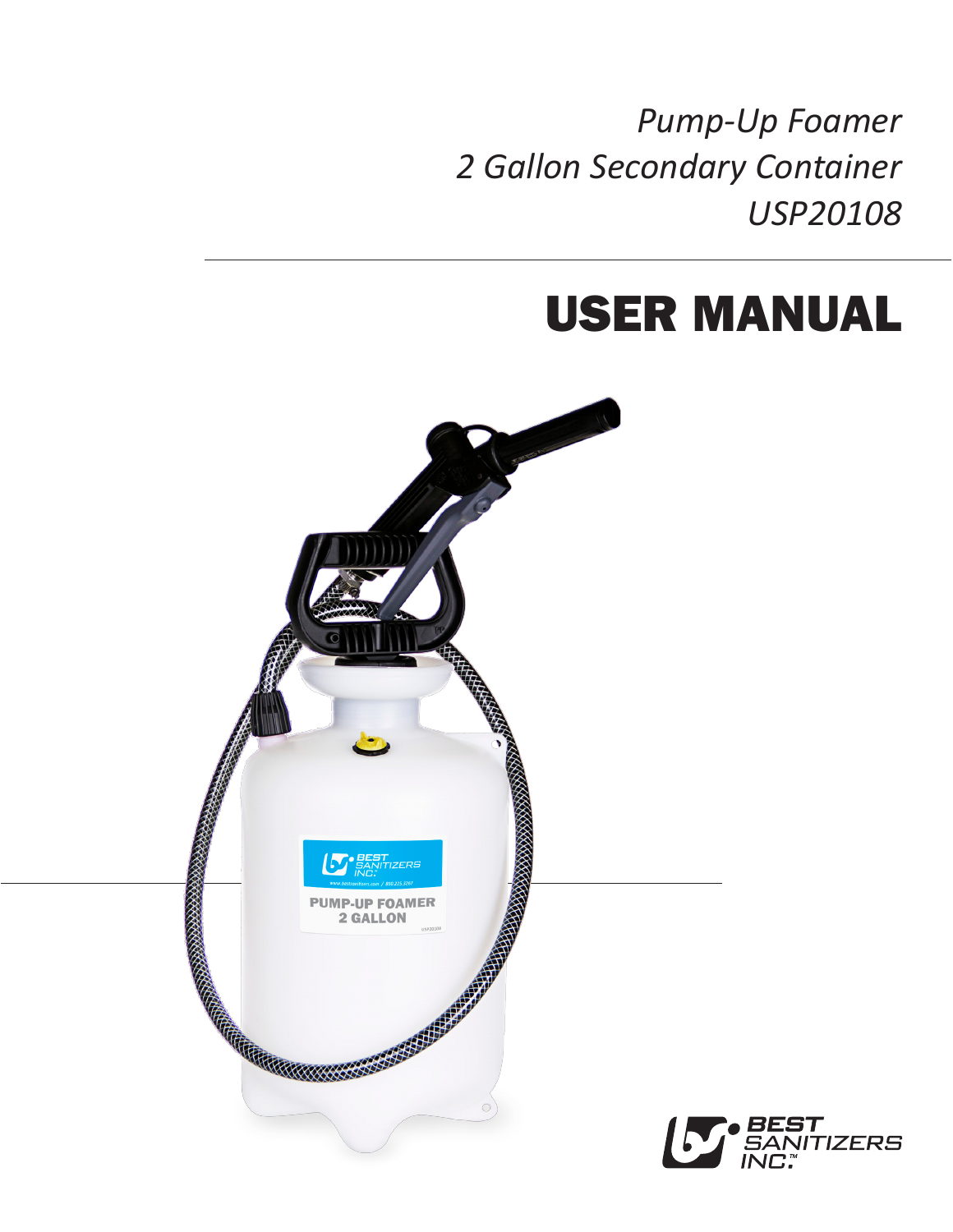## **READ ALL INSTRUCTIONS BEFORE OPERATING EQUIPMENT**

# **WARNING**



- PEOPLE OR OBJECTS CAN BE HURT OR DAMAGED IF THIS FOAMER IS NOT CORRECTLY USED
- Always wear protective clothing, gloves, and eye wear while servicing the unit. Protect eyes, skin, and lungs against drifting spray.
- • Read chemical's Safety Data Sheet (SDS) before using this unit.
- Depressurize and clean unit after each use. Release any remaining air pressure by twisting the pressure relief valve to the right ½ turn.
- • Never leave unit unattended while pressurized.
- DO NOT use solutions above 100°F (37.77°C).
- Never carry tank by the hose, wand, or unlocked pump handle.
- Maintenance Instructions: Should pumping become difficult, raise pump and apply 5-10 drops of any food safe lubricant between pump and pump sleeve.
- NOTICE: Buyer assumes all responsibility for safety and proper use in accordance with the instructions.



888.225.3267 PO Box 1360 Penn Valley, CA 95946

### **SPECIFICATIONS:**

| Discharge Gun Vibration level  Maximum 2.5 m/s <sup>2</sup> |  |
|-------------------------------------------------------------|--|
| Liquid Temperature  100°F (37.77°C)                         |  |
|                                                             |  |

#### **DIMENSIONS:**

Height ............................................ 19 in (500 mm) approximately Diameter ........................................ 6 in (150 mm) approximately Weight ....... 4.4 lbs (2 kg) empty, 22 lbs (10 kg) full approximately

**Acceptable Products:** Alkaline Cleaners, Caustic Cleaners, Sanitizers, Chlorine and Acids.

**DO NOT USE:** All hydrocarbons or D-Limonene

#### **INSTRUCTIONS**

- 1. Release any remaining air pressure by twisting the pressure relief valve to the right ½ turn.
- 2. Unscrew the cap assembly from the tank.
- 3. Mix foaming chemical solution following the manufacturer's directions.
- 4. Fill tank with solution up to the first band, or 1 gal (3.78 l) of solution.
- 5. Replace cap assembly and tighten securely.
- 6. Turn pressure relief valve to the right and tighten to seal.
- 7. Pressurize tank by pumping approximately 25-30 times depending on amount of solution.
- 8. Grasp trigger gun, aim in safe direction and squeeze trigger to spray foam.
- 9. Must remove all pressure from unit before emptying or refilling.

#### **NOTE**

- 1. Operator should periodically lubricate the seals of the pump with food safe lubricants such as petroleum jelly, grease, vegetable oil. NEVER USE LUBRICANTS SUCH AS WD40.
- 2. After each use, run clean water through the unit and rinse all parts thoroughly with clean water.

### **HOW TO CHANGE WADDING IN SPRAY GUN AND WAND:**

- 1. Unthread poly wand from spray gun.
- 2. Remove white wadding in poly wand and dispose of wadding (Item No.: WAAD-.625).
- 3. Remove washer (Item No.: PSGORV) in spray gun. Washer may be reused if in good condition.
- 4. Remove white wadding from spray gun and dispose of wadding (Item No.: WAAD-.5).
- 5. Insert new wadding (ItemNo.: WAAD-.5) and washer (ItemNo.: PSGORV) in spray gun.
- 6. Insert new wadding in poly wand (ItemNo.: WAAD-.625).
- 7. Attach poly wand onto spray gun.